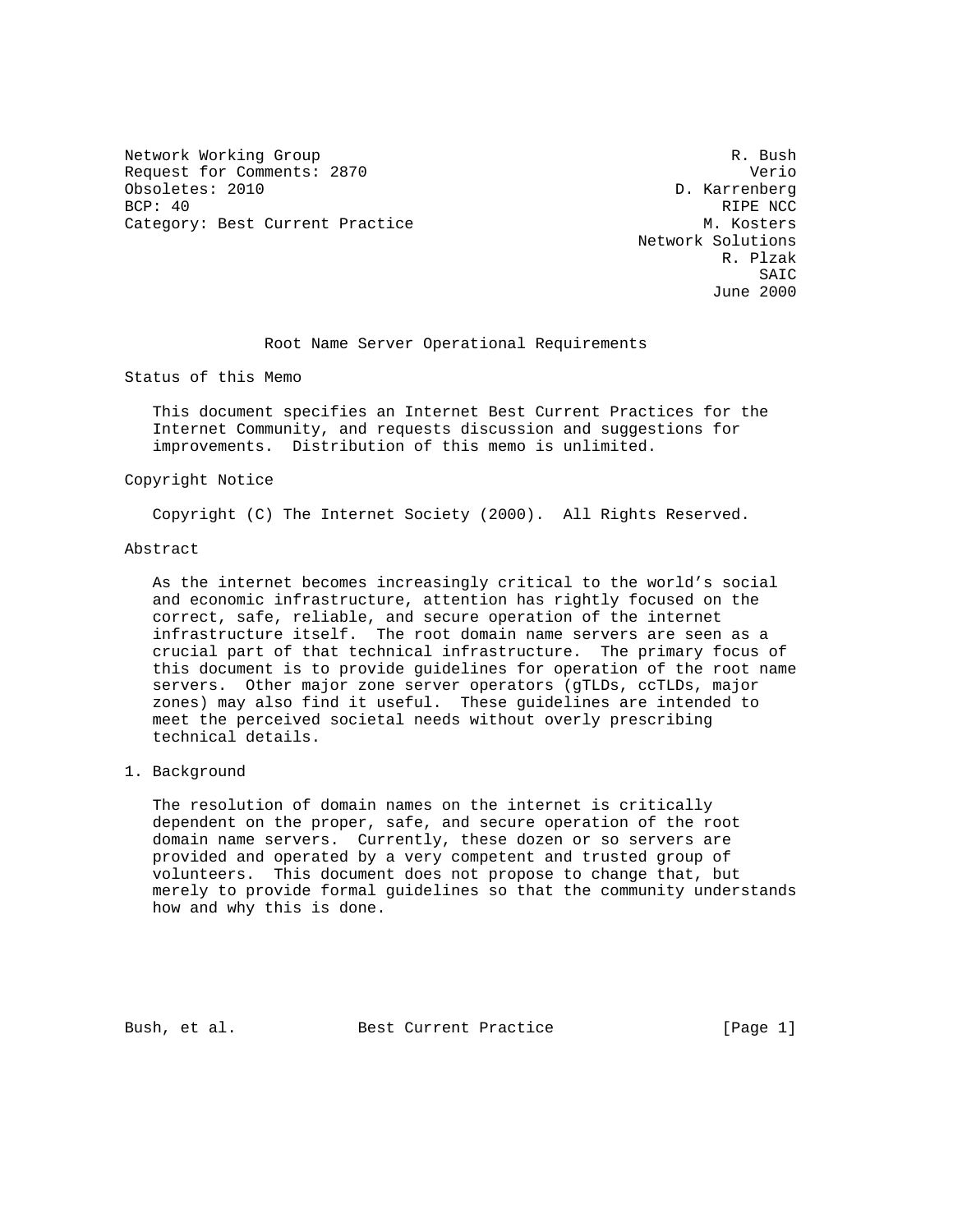- 1.1 The Internet Corporation for Assigned Names and Numbers (ICANN) has become responsible for the operation of the root servers. The ICANN has appointed a Root Server System Advisory Committee (RSSAC) to give technical and operational advice to the ICANN board. The ICANN and the RSSAC look to the IETF to provide engineering standards.
- 1.2 The root servers serve the root, aka ".", zone. Although today some of the root servers also serve some TLDs (top level domains) such as gTLDs (COM, NET, ORG, etc.), infrastructural TLDs such as INT and IN-ADDR.ARPA, and some ccTLDs (country code TLDs, e.g. SE for Sweden), this is likely to change (see 2.5).
- 1.3 The root servers are neither involved with nor dependent upon the 'whois' data.
- 1.4 The domain name system has proven to be sufficiently robust that we are confident that the, presumably temporary, loss of most of the root servers should not significantly affect operation of the internet.
- 1.5 Experience has shown that the internet is quite vulnerable to incorrect data in the root zone or TLDs. Hence authentication, validation, and security of these data are of great concern.
- 2. The Servers Themselves

 The following are requirements for the technical details of the root servers themselves:

- 2.1 It would be short-sighted of this document to specify particular hardware, operating systems, or name serving software. Variations in these areas would actually add overall robustness.
- 2.2 Each server MUST run software which correctly implements the IETF standards for the DNS, currently [RFC1035] [RFC2181]. While there are no formal test suites for standards compliance, the maintainers of software used on root servers are expected to take all reasonable actions to conform to the IETF's then current documented expectations.
- 2.3 At any time, each server MUST be able to handle a load of requests for root data which is three times the measured peak of such requests on the most loaded server in then current normal conditions. This is usually expressed in requests per second. This is intended to ensure continued operation of root services should two thirds of the servers be taken out of operation, whether by intent, accident, or malice.

Bush, et al. Best Current Practice [Page 2]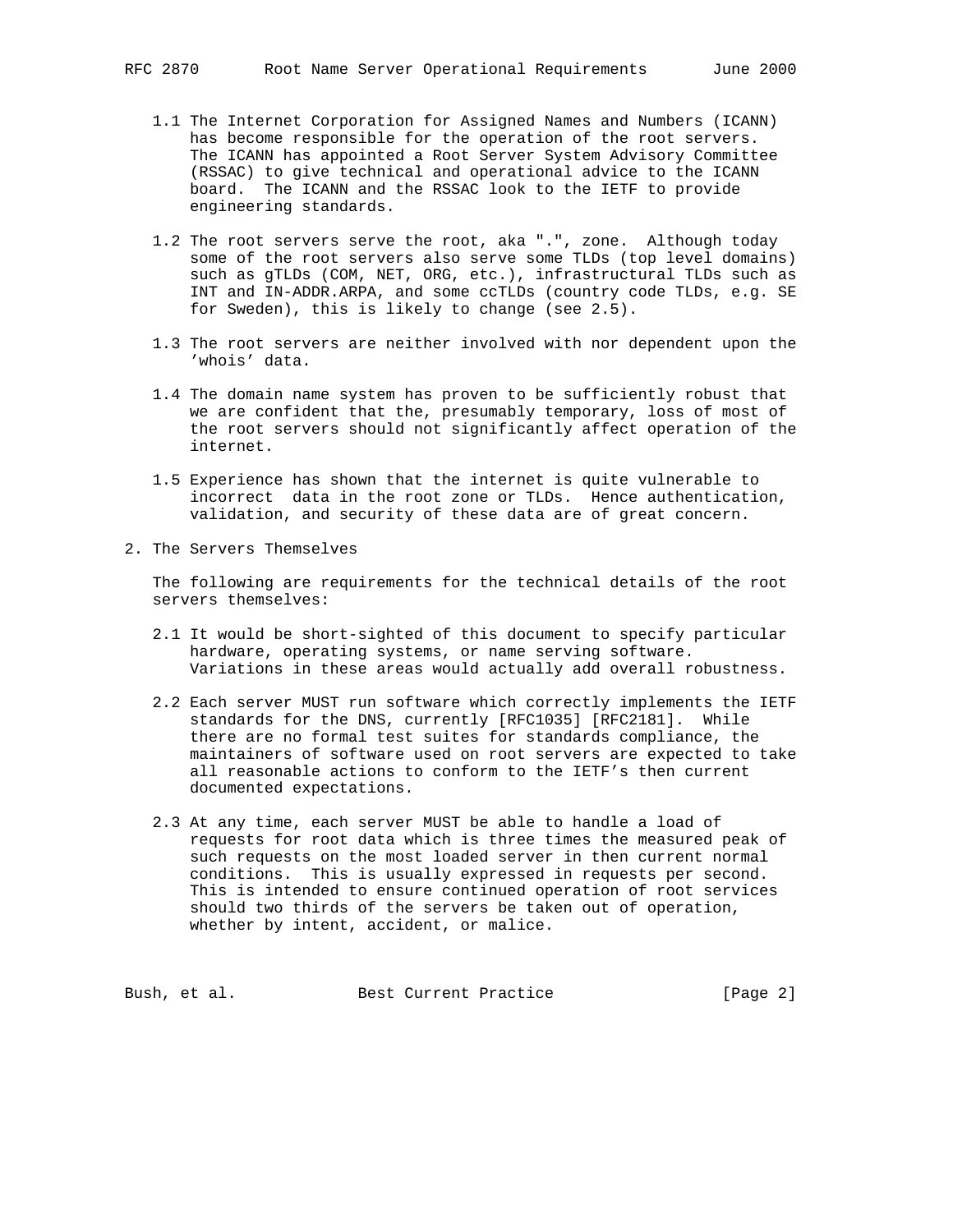2.4 Each root server should have sufficient connectivity to the internet to support the bandwidth needs of the above requirement. Connectivity to the internet SHOULD be as diverse as possible.

 Root servers SHOULD have mechanisms in place to accept IP connectivity to the root server from any internet provider delivering connectivity at their own cost.

- 2.5 Servers MUST provide authoritative responses only from the zones they serve. The servers MUST disable recursive lookup, forwarding, or any other function that may allow them to provide cached answers. They also MUST NOT provide secondary service for any zones other than the root and root-servers.net zones. These restrictions help prevent undue load on the root servers and reduce the chance of their caching incorrect data.
- 2.6 Root servers MUST answer queries from any internet host, i.e. may not block root name resolution from any valid IP address, except in the case of queries causing operational problems, in which case the blocking SHOULD last only as long as the problem, and be as specific as reasonably possible.
- 2.7 Root servers SHOULD NOT answer AXFR, or other zone transfer, queries from clients other than other root servers. This restriction is intended to, among other things, prevent unnecessary load on the root servers as advice has been heard such as "To avoid having a corruptible cache, make your server a stealth secondary for the root zone." The root servers MAY put the root zone up for ftp or other access on one or more less critical servers.
- 2.8 Servers MUST generate checksums when sending UDP datagrams and MUST verify checksums when receiving UDP datagrams containing a non-zero checksum.
- 3. Security Considerations

 The servers need both physical and protocol security as well as unambiguous authentication of their responses.

- 3.1 Physical security MUST be ensured in a manner expected of data centers critical to a major enterprise.
	- 3.1.1 Whether or not the overall site in which a root server is located has access control, the specific area in which the root server is located MUST have positive access control, i.e. the number of individuals permitted access to the area MUST be limited, controlled, and recorded. At a

Bush, et al. Best Current Practice [Page 3]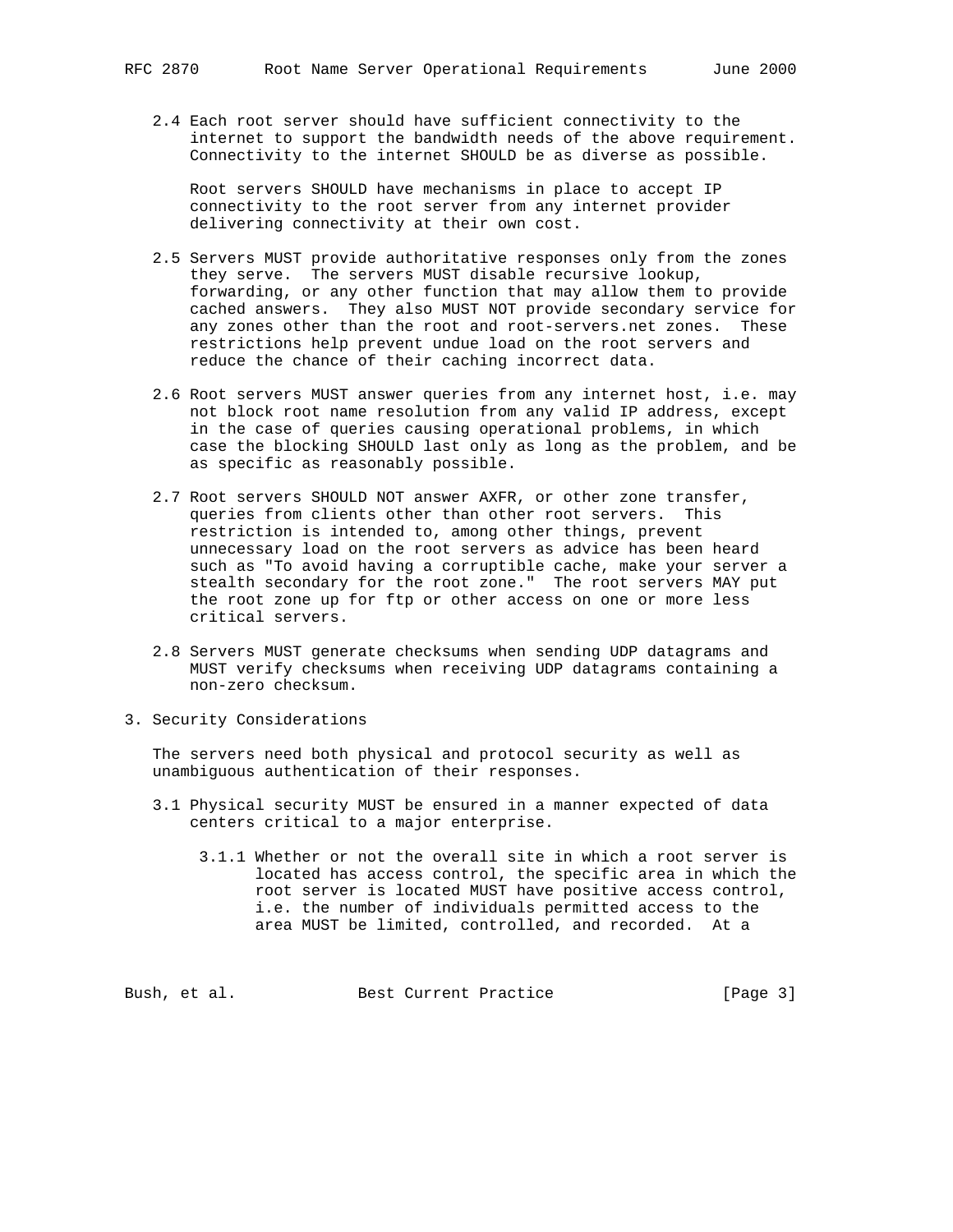minimum, control measures SHOULD be either mechanical or electronic locks. Physical security MAY be enhanced by the use of intrusion detection and motion sensors, multiple serial access points, security personnel, etc.

- 3.1.2 Unless there is documentable experience that the local power grid is more reliable than the MTBF of a UPS (i.e. five to ten years), power continuity for at least 48 hours MUST be assured, whether through on-site batteries, on site power generation, or some combination thereof. This MUST supply the server itself, as well as the infrastructure necessary to connect the server to the internet. There MUST be procedures which ensure that power fallback mechanisms and supplies are tested no less frequently than the specifications and recommendations of the manufacturer.
- 3.1.3 Fire detection and/or retardation MUST be provided.
- 3.1.4 Provision MUST be made for rapid return to operation after a system outage. This SHOULD involve backup of systems software and configuration. But SHOULD also involve backup hardware which is pre-configured and ready to take over operation, which MAY require manual procedures.
- 3.2 Network security should be of the level provided for critical infrastructure of a major commercial enterprise.
	- 3.2.1 The root servers themselves MUST NOT provide services other than root name service e.g. remote internet protocols such as http, telnet, rlogin, ftp, etc. The only login accounts permitted should be for the server administrator(s). "Root" or "privileged user" access MUST NOT be permitted except through an intermediate user account.

 Servers MUST have a secure mechanism for remote administrative access and maintenance. Failures happen; given the 24x7 support requirement (per 4.5), there will be times when something breaks badly enough that senior wizards will have to connect remotely. Remote logins MUST be protected by a secure means that is strongly authenticated and encrypted, and sites from which remote login is allowed MUST be protected and hardened.

 3.2.2 Root name servers SHOULD NOT trust other hosts, except secondary servers trusting the primary server, for matters of authentication, encryption keys, or other access or

Bush, et al. Sest Current Practice [Page 4]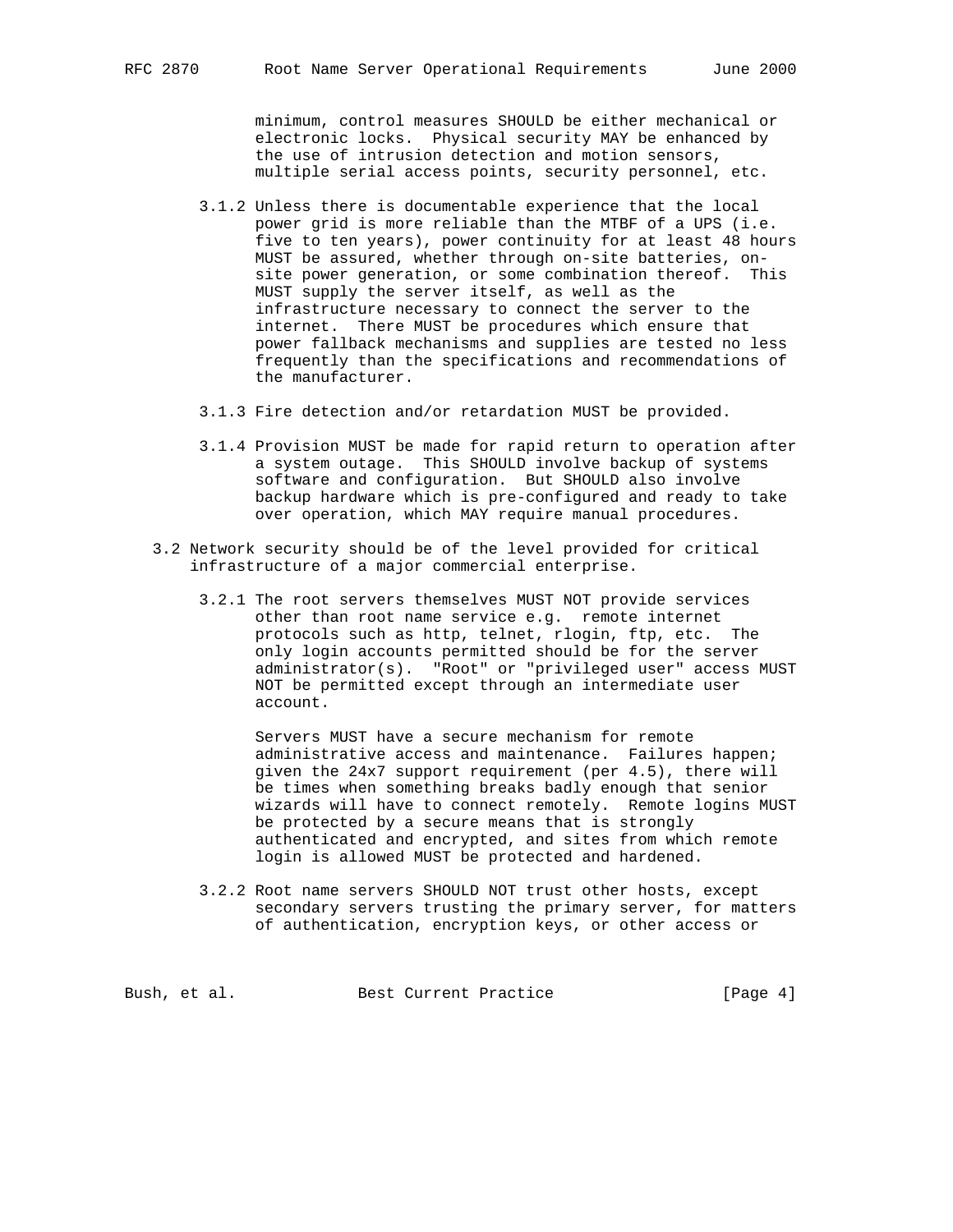security information. If a root operator uses kerberos authentication to manage access to the root server, then the associated kerberos key server MUST be protected with the same prudence as the root server itself. This applies to all related services which are trusted in any manner.

- 3.2.3 The LAN segment(s) on which a root server is homed MUST NOT also home crackable hosts. I.e. the LAN segments should be switched or routed so there is no possibility of masquerading. Some LAN switches aren't suitable for security purposes, there have been published attacks on their filtering. While these can often be prevented by careful configuration, extreme prudence is recommended. It is best if the LAN segment simply does not have any other hosts on it.
- 3.2.4 The LAN segment(s) on which a root server is homed SHOULD be separately firewalled or packet filtered to discourage network access to any port other than those needed for name service.
- 3.2.5 The root servers SHOULD have their clocks synchronized via NTP [RFC1305] [RFC2030] or similar mechanisms, in as secure manner as possible. For this purpose, servers and their associated firewalls SHOULD allow the root servers to be NTP clients. Root servers MUST NOT act as NTP peers or servers.
- 3.2.6 All attempts at intrusion or other compromise SHOULD be logged, and all such logs from all root servers SHOULD be analyzed by a cooperative security team communicating with all server operators to look for patterns, serious attempts, etc. Servers SHOULD log in GMT to facilitate log comparison.
- 3.2.7 Server logging SHOULD be to separate hosts which SHOULD be protected similarly to the root servers themselves.
- 3.2.8 The server SHOULD be protected from attacks based on source routing. The server MUST NOT rely on address- or name-based authentication.
- 3.2.9 The network on which the server is homed SHOULD have in-addr.arpa service.
- 3.3 Protocol authentication and security are required to ensure that data presented by the root servers are those created by those authorized to maintain the root zone data.

Bush, et al. Sest Current Practice [Page 5]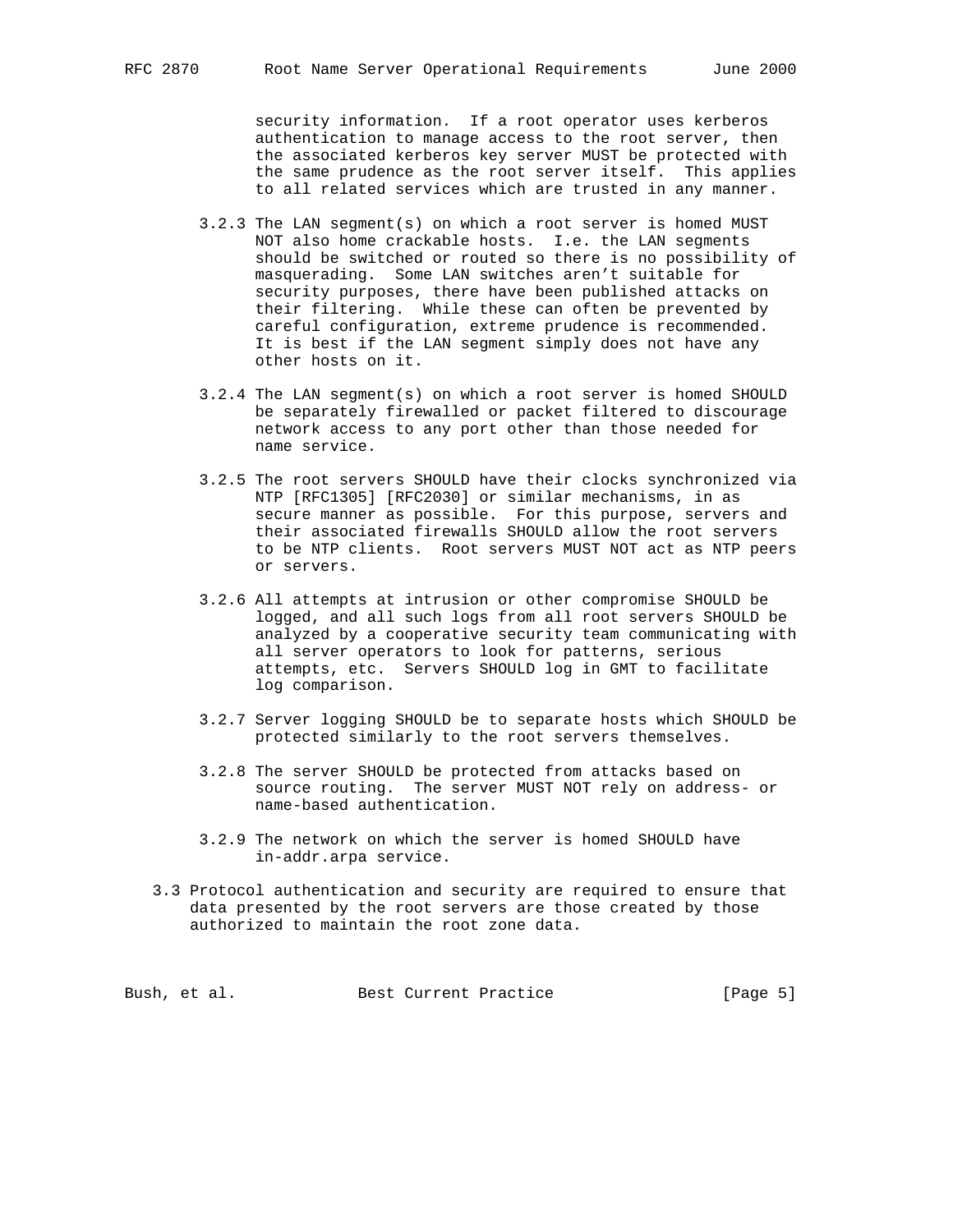- 3.3.1 The root zone MUST be signed by the Internet Assigned Numbers Authority (IANA) in accordance with DNSSEC, see [RFC2535] or its replacements. It is understood that DNSSEC is not yet deployable on some common platforms, but will be deployed when supported.
- 3.3.2 Root servers MUST be DNSSEC-capable so that queries may be authenticated by clients with security and authentication concerns. It is understood that DNSSEC is not yet deployable on some common platforms, but will be deployed when supported.
- 3.3.3 Transfer of the root zone between root servers MUST be authenticated and be as secure as reasonably possible. Out of band security validation of updates MUST be supported. Servers MUST use DNSSEC to authenticate root zones received from other servers. It is understood that DNSSEC is not yet deployable on some common platforms, but will be deployed when supported.
- 3.3.4 A 'hidden primary' server, which only allows access by the authorized secondary root servers, MAY be used.
- 3.3.5 Root zone updates SHOULD only progress after a number of heuristic checks designed to detect erroneous updates have been passed. In case the update fails the tests, human intervention MUST be requested.
- 3.3.6 Root zone updates SHOULD normally be effective no later than 6 hours from notification of the root server operator.
- 3.3.7 A special procedure for emergency updates SHOULD be defined. Updates initiated by the emergency procedure SHOULD be made no later than 12 hours after notification.
- 3.3.8 In the advent of a critical network failure, each root server MUST have a method to update the root zone data via a medium which is delivered through an alternative, non network, path.
- 3.3.9 Each root MUST keep global statistics on the amount and types of queries received/answered on a daily basis. These statistics must be made available to RSSAC and RSSAC sponsored researchers to help determine how to better deploy these machines more efficiently across the

Bush, et al. Best Current Practice [Page 6]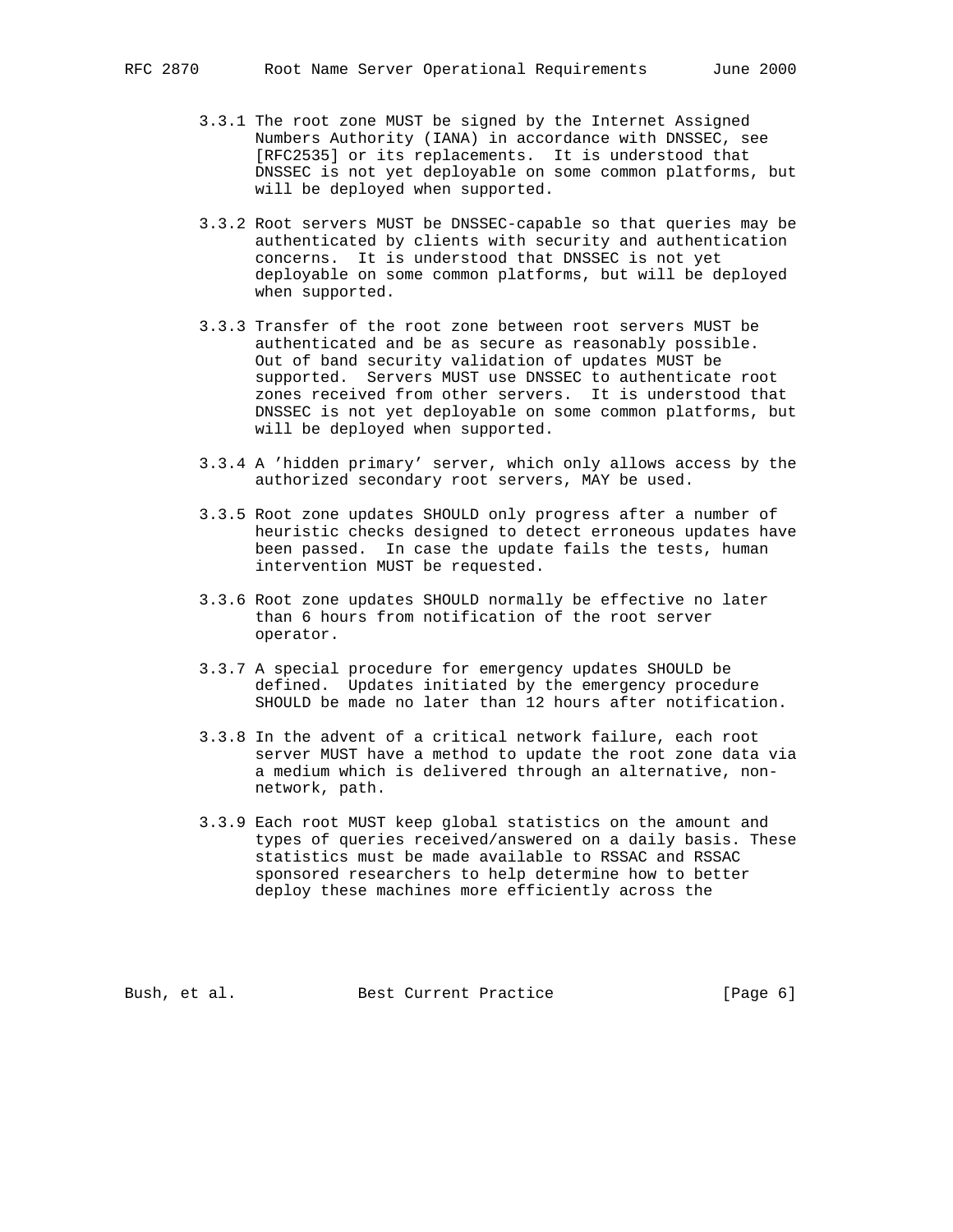internet. Each root MAY collect data snapshots to help determine data points such as DNS query storms, significant implementation bugs, etc.

### 4. Communications

 Communications and coordination between root server operators and between the operators and the IANA and ICANN are necessary.

- 4.1 Planned outages and other down times SHOULD be coordinated between root server operators to ensure that a significant number of the root servers are not all down at the same time. Preannouncement of planned outages also keeps other operators from wasting time wondering about any anomalies.
- 4.2 Root server operators SHOULD coordinate backup timing so that many servers are not off-line being backed up at the same time. Backups SHOULD be frequently transferred off site.
- 4.3 Root server operators SHOULD exchange log files, particularly as they relate to security, loading, and other significant events. This MAY be through a central log coordination point, or MAY be informal.
- 4.4 Statistics as they concern usage rates, loading, and resource utilization SHOULD be exchanged between operators, and MUST be reported to the IANA for planning and reporting purposes.
- 4.5 Root name server administrative personnel MUST be available to provide service 24 hours a day, 7 days per week. On call personnel MAY be used to provide this service outside of normal working hours.
- 5. Acknowledgements

 The authors would like to thank Scott Bradner, Robert Elz, Chris Fletcher, John Klensin, Steve Bellovin, and Vern Paxson for their constructive comments.

Bush, et al. Best Current Practice [Page 7]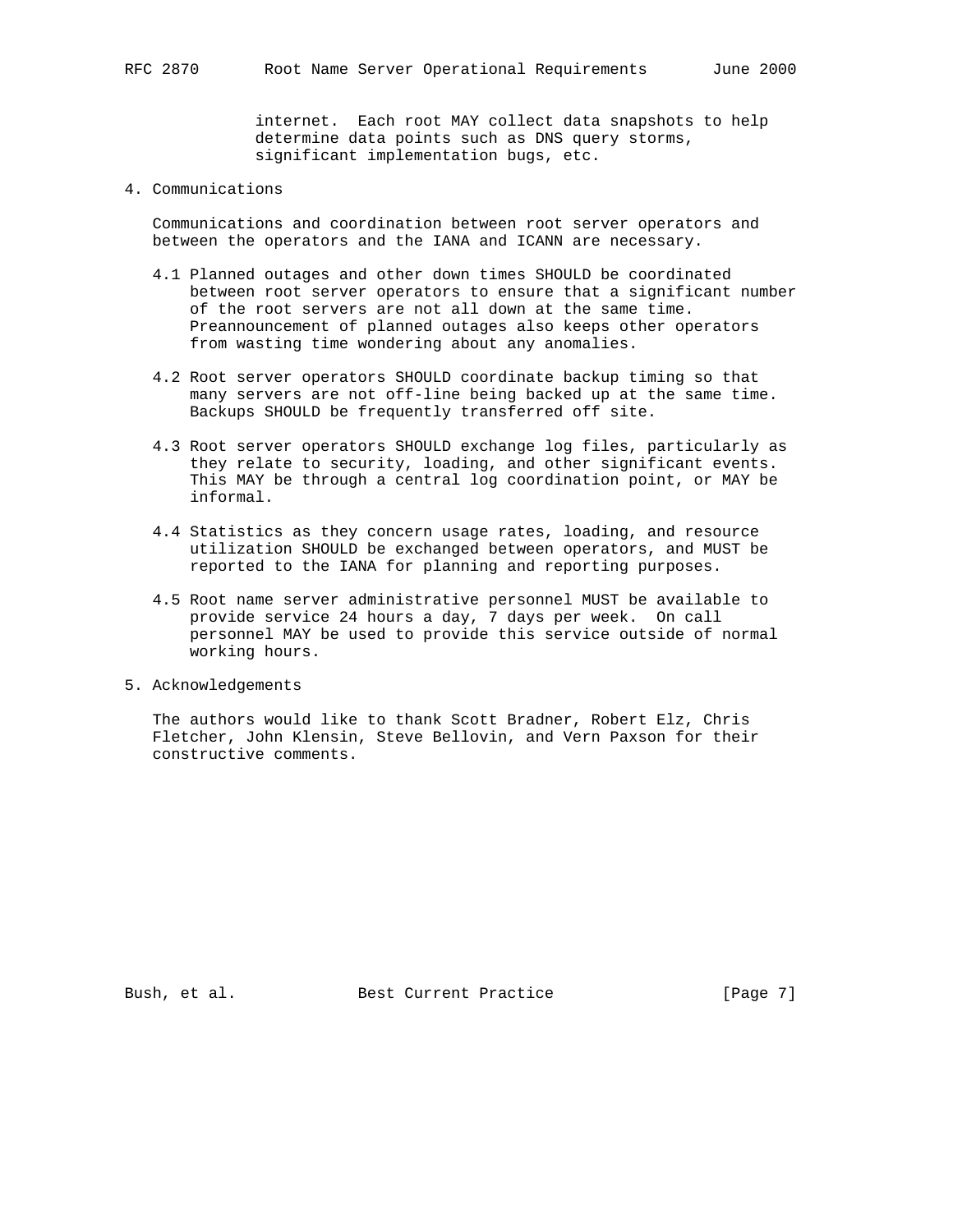# 6. References

- [RFC1035] Mockapetris, P., "Domain names implementation and specification", STD 13, RFC 1035, November 1987.
- [RFC1305] Mills, D., "Network Time Protocol (Version 3) Specification, Implementation", RFC 1305, March 1992.
- [RFC2030] Mills, D., "Simple Network Time Protocol (SNTP) Version 4 for IPv4, IPv6 and OSI", RFC 2030, October 1996.
- [RFC2181] Elz, R. and R. Bush, "Clarifications to the DNS Specification", RFC 2181, July 1997.
- [RFC2535] Eastlake, D. and C. Kaufman, "Domain Name System Security Extensions", RFC 2535, March 1999.

Bush, et al. Best Current Practice [Page 8]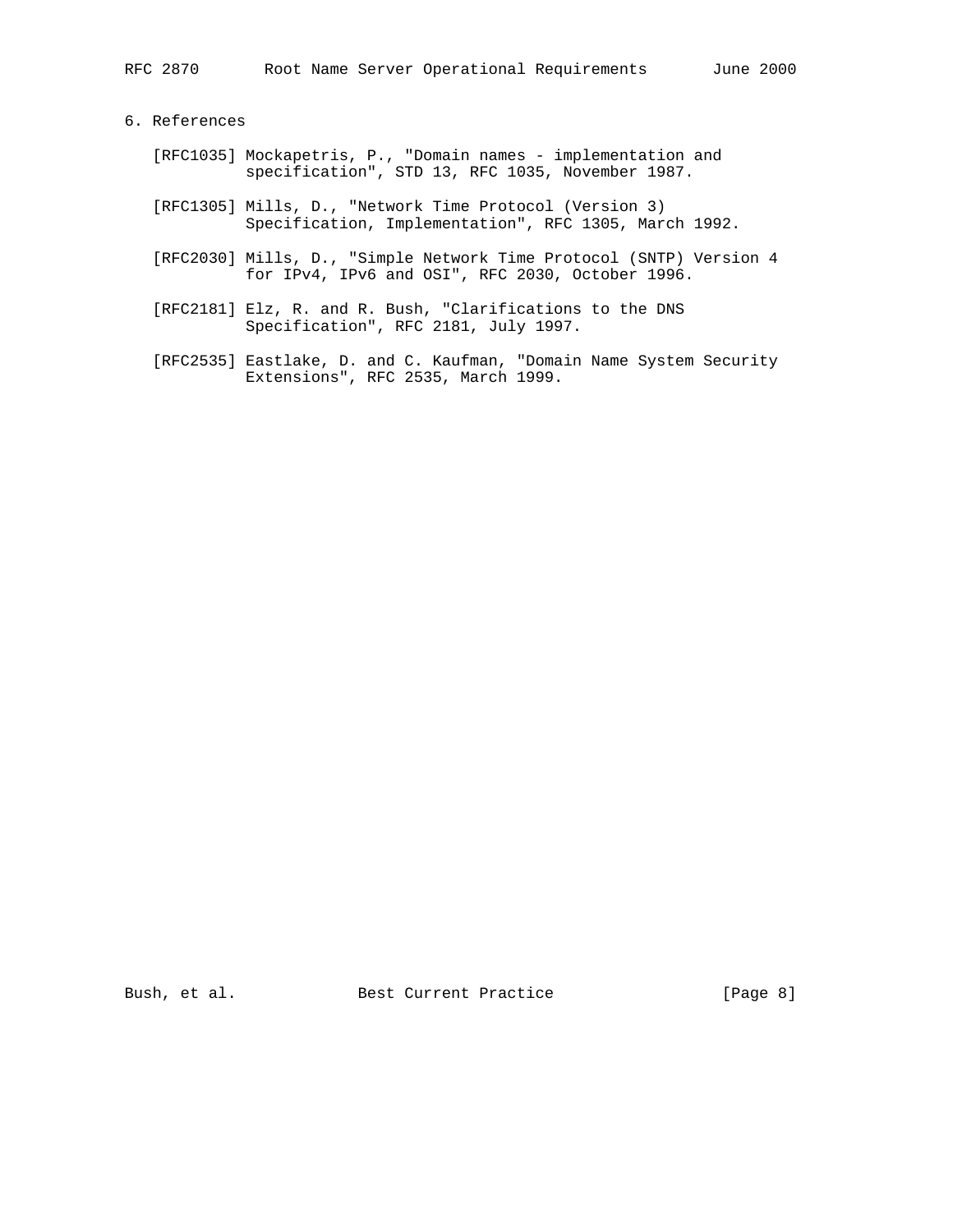7. Authors' Addresses

 Randy Bush Verio, Inc. 5147 Crystal Springs Bainbridge Island, WA US-98110

 Phone: +1 206 780 0431 EMail: randy@psg.com

 Daniel Karrenberg RIPE Network Coordination Centre (NCC) Singel 258 NL-1016 AB Amsterdam Netherlands

 Phone: +31 20 535 4444 EMail: daniel.karrenberg@ripe.net

 Mark Kosters Network Solutions 505 Huntmar Park Drive Herndon, VA 22070-5100

 Phone: +1 703 742 0400 EMail: markk@netsol.com

 Raymond Plzak SAIC 1710 Goodridge Drive McLean, Virginia 22102 +1 703 821 6535

EMail: plzakr@saic.com

8. Specification of Requirements

 The key words "MUST", "MUST NOT", "REQUIRED", "SHALL", "SHALL NOT", "SHOULD", "SHOULD NOT", "RECOMMENDED", "MAY", and "OPTIONAL" in this document are to be interpreted as described in RFC 2119.

Bush, et al. Best Current Practice [Page 9]